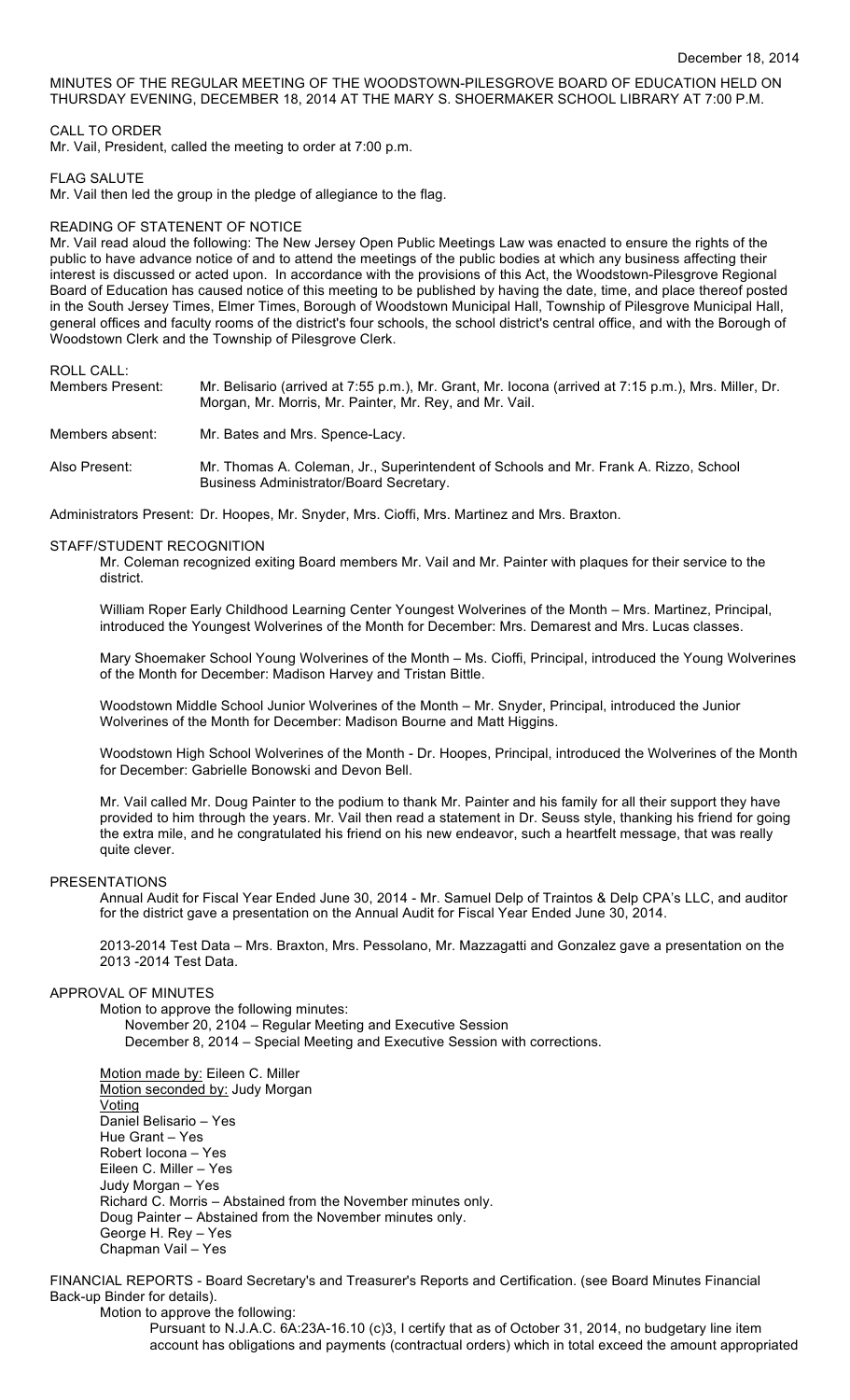by the Woodstown-Pilesgrove Regional Board of Education pursuant to N.J.S.A. 18A:22-8.1 and N.J.S.A. 18A:22-8.2 and no budgetary line item account has been over-expended in violation of N.J.A.C. 6:23- 16.10 (a)1.

\_\_\_\_\_\_\_\_\_\_\_\_\_\_\_\_\_\_\_\_\_\_\_\_\_\_\_\_\_ \_\_\_\_\_\_\_\_\_\_\_\_\_\_\_\_\_\_\_\_\_\_\_\_

Board Secretary **Date** 

The October 31, 2014, preliminary Report of the Treasurer of School Funds for the 2014-2015 school year is in agreement with the October 31, 2014, preliminary Report of the Board Secretary, pending audit.

Pursuant to N.J.A.C. 6A:23A-16.10(c)4, that the Woodstown-Pilesgrove Regional Board of Education certifies that as of December 18, 2014, and after review of the Secretary's Monthly Financial Report and the Treasurer's Monthly Financial Report and upon consultation with the appropriate district officials, to the best of the Board's knowledge, no major account or fund has been over-expended in violation of N.J.A.C. 6A:23A-16.10(a)1 and that sufficient funds are available to meet the district's financial obligations for the remainder of the fiscal year.

Motion made by: Eileen C. Miller Motion seconded by: Doug Painter **Voting** Daniel Belisario – Yes Hue Grant – Yes Robert Iocona – Abstained Eileen C. Miller – Yes Judy Morgan – Yes Richard C. Morris – Yes Doug Painter – Yes George H. Rey – Abstained Chapman Vail – Yes

#### Bill List.

Motion to approve EFT's for October 2014, additional hand check payments for October 2014, and payment list for the month of December 2014.

Motion made by: Eileen C. Miller Motion seconded by: Daniel Belisario Voting Daniel Belisario – Yes Hue Grant – Yes Robert Iocona – Abstained Eileen C. Miller – Yes Judy Morgan – Yes Richard C. Morris – Yes Doug Painter – Abstained George H. Rey – Yes Chapman Vail – Yes

#### Voided Check.

Motion to approve voiding the following check:

Check #57874 dated 11/20/14, payable to General Chemical and Supply Company in the amount of \$6,149.68 issued under P.O. #6120-15 and #6205-15 due to duplicate purchase order. Check will be reissued under check #58005 in the amount of \$1,787.94.

Motion made by: Eileen C. Miller Motion seconded by: Daniel Belisario Voting Daniel Belisario – Yes Hue Grant – Yes Robert Iocona – Yes Eileen C. Miller – Yes Judy Morgan – Yes Richard C. Morris – Yes Doug Painter – Yes George H. Rey – Yes Chapman Vail – Yes

#### Transfers.

Motion to approve the transfer of funds as previously approved by the Superintendent pursuant to 18A:22-8.1 for the month of October 2014 (voting not applicable to sending district representatives).

Motion made by: Eileen C. Miller Motion seconded by: George H. Rey Voting Hue Grant – Yes Robert Iocona – Yes Eileen C. Miller – Yes Judy Morgan – Yes Doug Painter – Yes George H. Rey – Yes Chapman Vail – Yes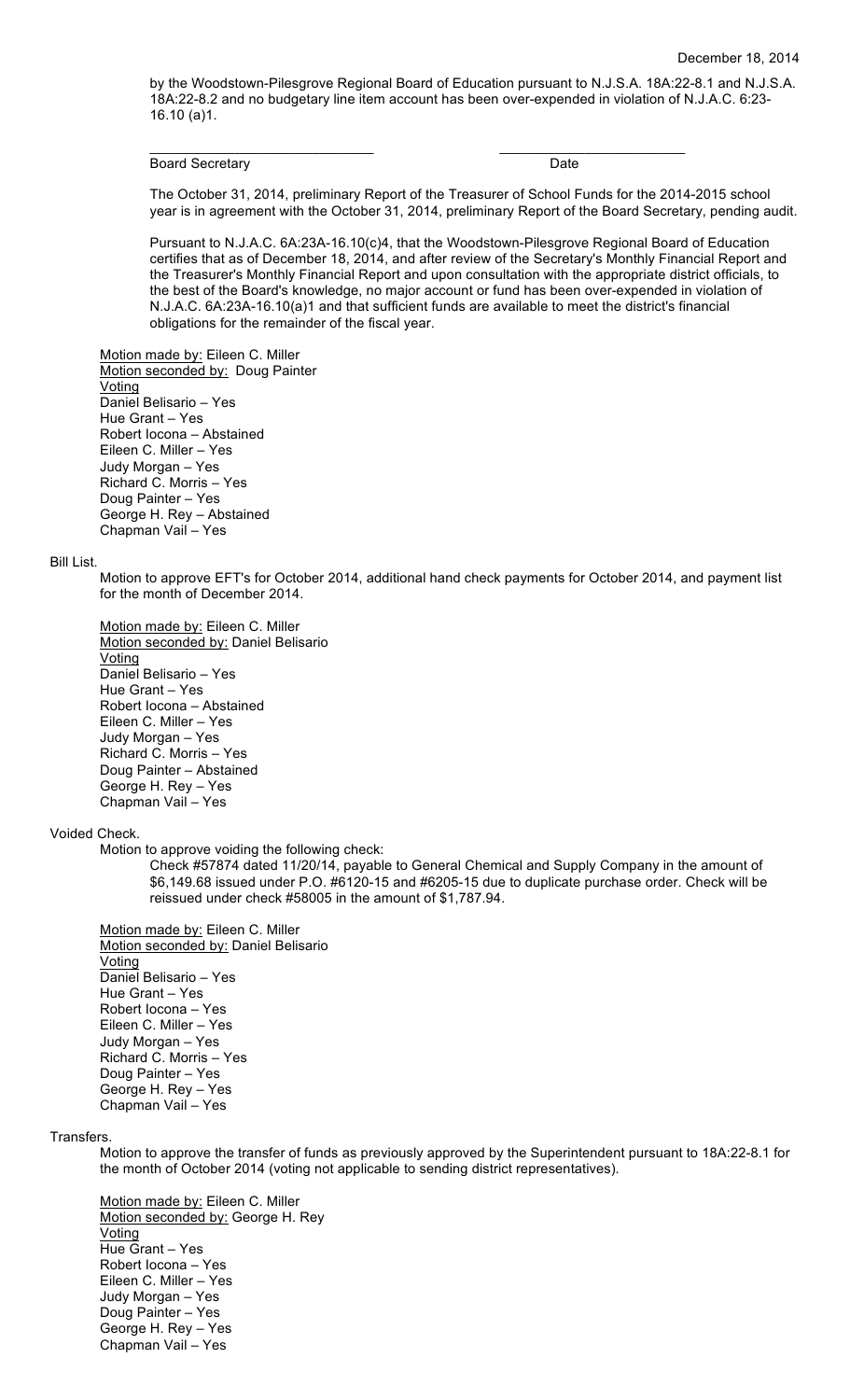### Additional Financial Reports.

Motion to accept the following reports (voting not applicable to sending district representatives): Student Activities Account and Athletic Account for the month of November 2014. Scholarships for the month of November 2014. Odyssey of the Mind for the month of October 2014. Cafeteria report for the month of October 2014. Woodstown Community School report for the month of November 2014.

Motion made by: Eileen C. Miller Motion seconded by: Hue Grant Voting Hue Grant – Yes Robert Iocona – Yes Eileen C. Miller – Yes Judy Morgan – Yes Doug Painter – Yes George H. Rey – Yes Chapman Vail – Yes

## AUDIENCE PARTICIPATION - None

EDUCATIONAL PROGRAMS COMMITTEE REPORT AND RECOMMENDATIONS -- Mrs. Eileen Miller, Chairperson Motion to approve the following High School items:

High School Program of Studies for the 2015-2016 school year.

High School field trips as follows:

01/06/15 to Glassboro High School; Mock Trial; J. Knight. 01/15/15 to Salem City Courthouse; Mock Trial; J. Knight. 01/22/15 to Salem City Courthouse; Mock Trial; J. Knight. 02/04/15 to New Jersey Law Center, New Brunswick; Mock Trial; J. Knight. 02/06/15 to Rowan University, Glassboro; Students in Action; M. Cifaloglio. 02/23/15 to Rutgers Food Center, Bridgeton; Food Science; S. Cobb. 02/25/15 to New Jersey Law Center, New Brunswick; Mock Trial; J. Knight. 02/26/15 to Salem Community College; Science Fair; J. Sorbello. 02/26/15 to a location to be determined; FFA; S. Cobb. 02/27/15 to Salem Community College; Science Fair; J. Sorbello.

Motion made by: Eileen C. Miller Motion seconded by: Richard C. Morris Voting Daniel Belisario – Yes Hue Grant – Yes Robert Iocona – Yes Eileen C. Miller – Yes Judy Morgan – Yes Richard C. Morris – Yes Doug Painter – Yes George H. Rey – Yes Chapman Vail – Yes

Motion to approve the following District, High School, Middle School, Shoemaker School, and Early Childhood Learning Center items (voting not applicable to sending district representatives):

Middle School field trips as follows:

05/11/15 to Blue Rocks, Wilmington, DE; Choir; P. Gorman.

05/20/15 to Blue Rocks, Wilmington, DE; Student Council; K. Nelson.

12/19/14 to Deptford Skating and Fun Center; C. Snyder.

Shoemaker School field trips as follows:

12/19/14 to the William Roper Early Childhood Learning Center; Chorus, Grades 3-5; C. Nowmos.

12/22/14 to Friends Village; Grade 5; K. Mullison.

03/12/15 to Salem Community College; Grade 3; P. Chew.

Home instruction recommendations as follows:

High School student (Local ID #11596/NJSMART #1199896390) -- administrative request. Middle School student (Local ID #210274/NJSMART #4374457425) -- medical.

Approval of the Harassment, Intimidation and Bullying report dated November 2014. (NOTE: This report was acknowledged at the November meeting and must now be approved.)

Acknowledgement of receipt of the Harassment, Intimidation and Bullying Report dated December 2014, and to provide notification letters as required to the parents/guardians advising that this information has been provided to the Board of Education.

Motion made by: Eileen C. Miller Motion seconded by: Judy Morgan Voting Hue Grant – Yes Robert Iocona – Yes Eileen C. Miller – Yes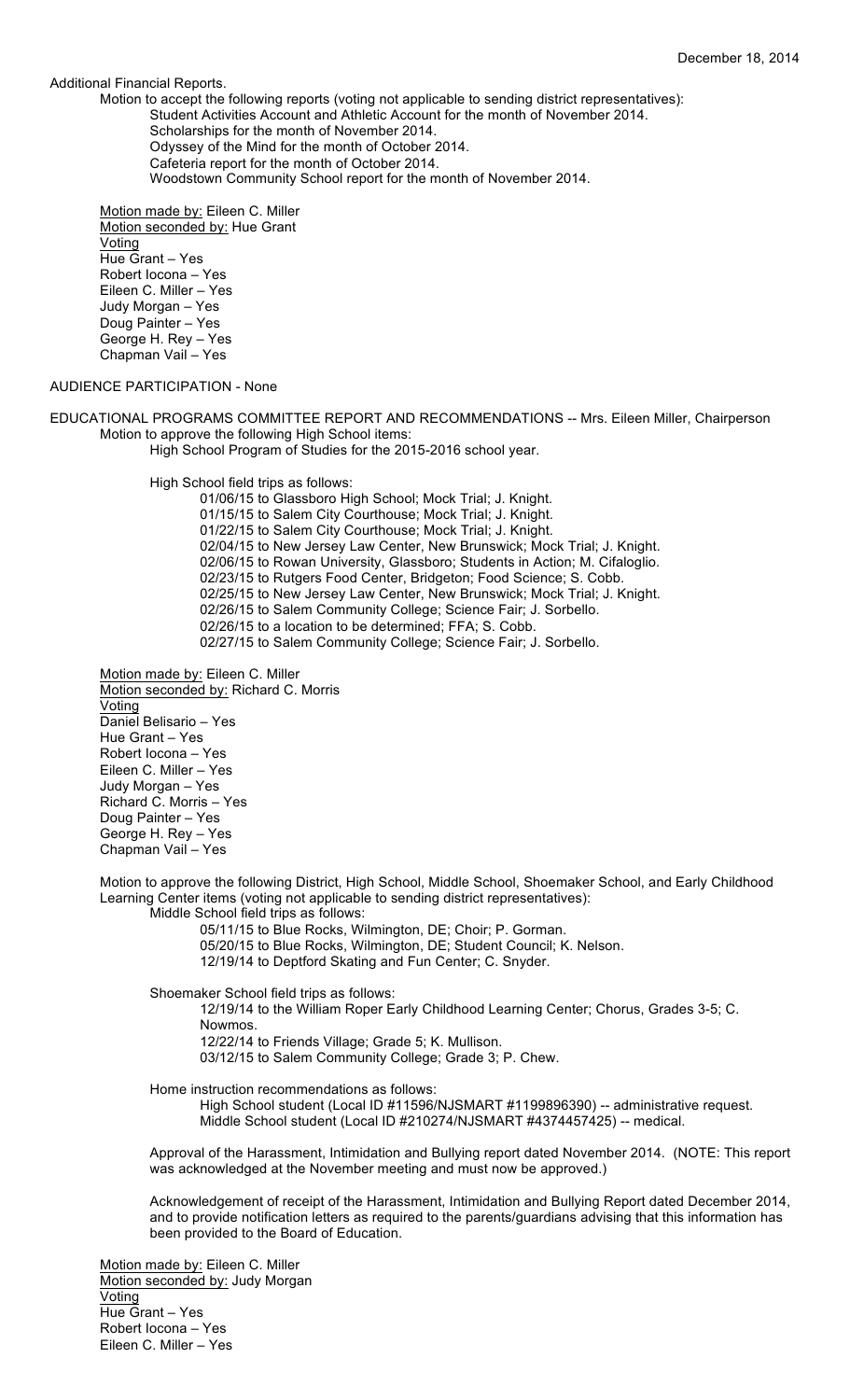Judy Morgan – Yes Doug Painter – Yes George H. Rey – Yes Chapman Vail – Yes

POLICY COMMITTEE REPORT AND RECOMMENDATIONS -- Mr. Hue Grant, Chairperson, had nothing to report.

PERSONNEL COMMITTEE REPORT AND RECOMMENDATIONS -- Mrs. Valerie Spence-Lacy, Chairperson Motion to approve the following District item as recommended by the Superintendent:

Addition of the following to the district substitute list effective December 19, 2014: Elizabeth Aitken -- substitute teacher and substitute paraprofessional. Kellilynn Clifford -- substitute teacher and substitute paraprofessional. Rebecca Sleeter -- substitute teacher.

Motion made by: George Rey Motion seconded by: Eileen C. Miller Voting Daniel Belisario – Yes Hue Grant – Yes Robert Iocona – Yes Eileen C. Miller – Yes Judy Morgan – Yes Richard C. Morris – Yes Doug Painter – Yes George H. Rey – Yes Chapman Vail – Yes

Motion to approve the following High School appointment as recommended by the Superintendent (voting not applicable to Alloway Township representative):

Shaun Stamm as a One-to-One Paraprofessional for a student (Local ID #183188/NJSMART #9746241831) who is participating on the district swim team; compensation shall be at the rate of \$12.50 per hour for each hour worked, no other benefits. This appointment is retroactive to November 28, 2014, and shall continue through the end of the 2014-2015 swim team season.

Motion made by: George Rey Motion seconded by: Eileen C. Miller Voting Hue Grant – Yes Robert Iocona – Yes Eileen C. Miller – Yes Judy Morgan – Yes Richard C. Morris – Yes Doug Painter – Yes George H. Rey – Yes Chapman Vail – Yes

Motion to approve the following District appointment as recommended by the Superintendent (voting not applicable to sending district representatives):

Nicholas LaPosta as Part-Time Student Support Personnel effective December 19, 2014, through June 30, 2015, at the rate of \$9.50 per hour.

Motion made by: George Rey Motion seconded by: Eileen C. Miller **Voting** Hue Grant – Yes Robert Iocona – Yes Eileen C. Miller – Yes Judy Morgan – Yes Doug Painter – Yes George H. Rey – Yes Chapman Vail – Yes

Motion to approve the following District, High School, Middle School, Shoemaker School, and Early Childhood Learning Center items as recommended by the Superintendent (voting not applicable to sending district representatives):

Emergent hire resolution for Nicholas LaPosta, Part-Time Student Support Personnel.

Maternity leave of absence request of Lisa Blaney, High School English Teacher, effective February 2, 2015, through June 30, 2015.

Professional development request for Dina Wolf to attend the Bureau of Education & Research "Effectively Dealing with Disruptive Students: Practical, Classroom-Proven Techniques" workshop on January 22, 2015, in Cherry Hill. (see page \_\_\_)

Volunteers for the 2014-2015 school year for the High School, Middle School, and Shoemaker School. (see page \_\_\_)

Continuation of Don Stech as mentor for the 8th grade science substitute teacher, Jennie Redkoles, until the teaching position has been filled on a permanent basis. (NOTE: Mr. Stech was originally approved as the mentor for long-term substitute Paul Trumbull, but Mr. Trumbull's appointment to this position was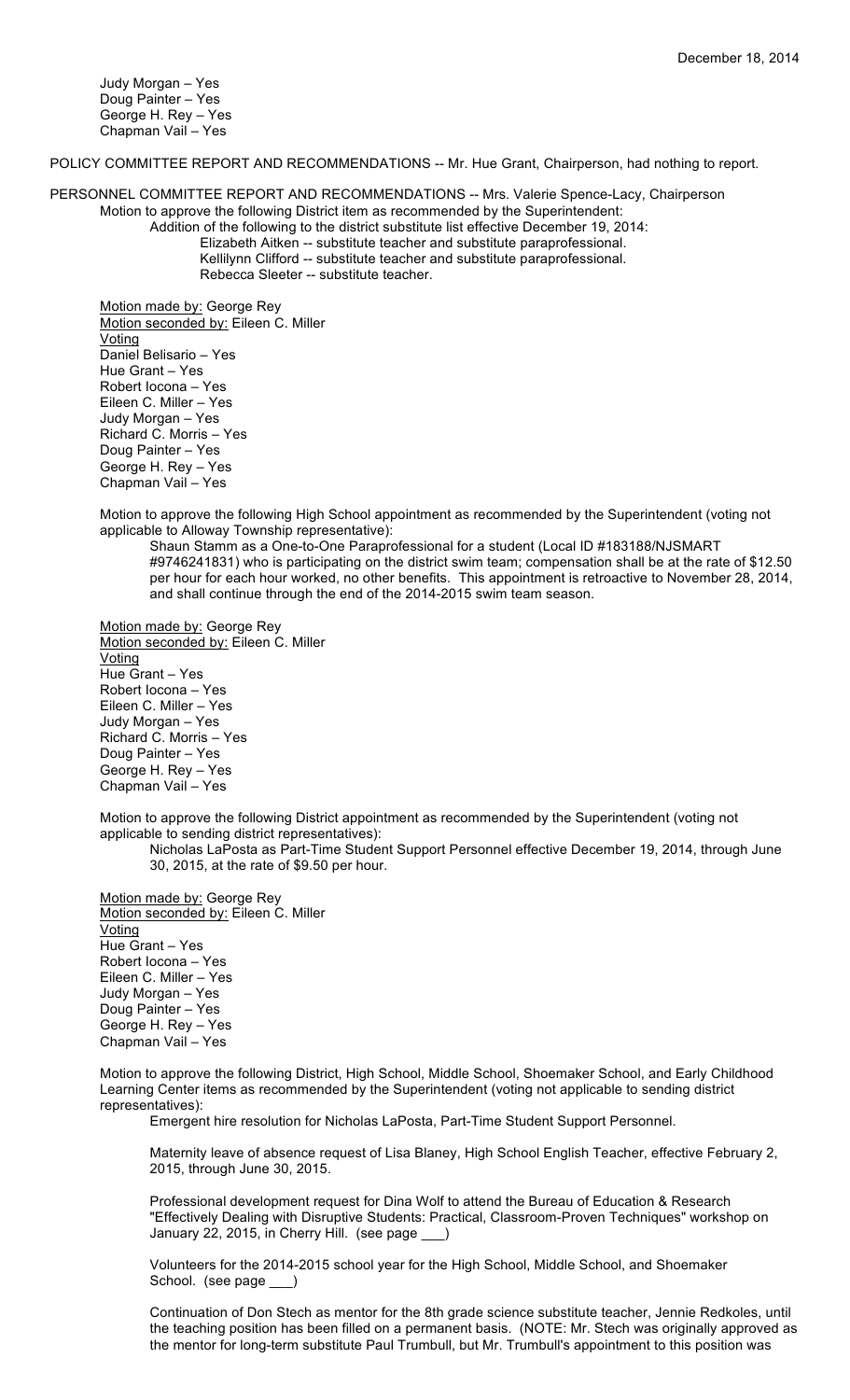terminated effective November 11, 2014. Ms. Redkoles assumed this position as a regular daily substitute on November 12, 2014, and Mr. Stech has continued on as her mentor.)

Kristine Dudzinski, Paraprofessional, to provide tutoring services to classified students on an as needed basis throughout the 2014-2015 school year; compensation shall be at the rate of \$12.50 per hour.

Compensation to staff members for meeting attendance. (see page \_\_\_)

#### College requests as follows:

Student teaching request for Lydia Anthony, a University of Delaware student, to be placed with High School Music Teacher Kahlil Gunther effective March 26, 2015, through May 22, 2015.

Internship request for Kim Micale, a Wilmington University student, to be placed with High School Guidance Counselor Gabrielle Heyel effective January 12, 2015, through May 3, 2015. (NOTE: The University student is Kim Micale, High School English Teacher. Ms. Micale will only be doing this during her free time; instructional time will not be interrupted.)

Student teaching request for Michael Maxwell, a Wilmington University student, to be placed with Middle School English Teacher Jennifer Kelly effective January 5, 2015, for 60 days.

Pre-student teaching request for Melissa Iocona, a Drexel University student, to be placed with Shoemaker School 2nd Grade Teacher Charlene Grubb effective January 12, 2015, for 30 hours.

Clinical placement request for Ashely Gregal, a Wilmington University student, to be placed with Early Childhood Learning Center Special Education Teacher Tracy Demarest effective January 5, 2015, for a total of 80 days.

Clinical placement request for Melissa Silvestri, a Rowan University student, to be placed with Shoemaker School Art Teacher Sue Chapman effective January 20, 2015, through March 13, 2015.

Field visit request for Colleen Black, a Rowan University student, to be placed with Shoemaker School Special Education Teacher Stacy DuBois for a total of 20 hours beginning in mid January. (NOTE: The University student is Colleen Black, Shoemaker School Special Education Teacher. Ms. Black will only be doing this during her free time; instructional time will not be interrupted.)

Request from Peter Mazzagatti, Instructional Facilitator for Language Arts/Social Studies/Humanities, for a two-year leave of absence effective January 20, 2015, through January 20, 2017. This request, if granted, shall be at no cost to the Board of Education; all costs shall be borne by the New Jersey Department of Education via the Governmental Employee Interchange Act Agreement dated December 18, 2014. (Said agreement is listed for approval under the Finance/Facilities/Transportation section of this agenda.) (see page \_\_\_)

Motion made by: George Rey Motion seconded by: Eileen C. Miller **Voting** Hue Grant – Yes Robert Iocona – Yes Eileen C. Miller – Yes Judy Morgan – Yes Doug Painter – Yes George H. Rey – Yes Chapman Vail – Yes

FINANCE/FACILITIES/TRANSPORTATION COMMITTEE REPORT AND RECOMMENDATIONS -- Mr. Doug Painter, Chairperson.

Motion to approve the following District and School-Level items (voting not applicable to sending district representatives):

Accept the Annual Audit for the Fiscal Year ended June 30, 2014 as reviewed and discussed, including the Comprehensive Annual Financial Report (CAFR), recommendations, and the Corrective Action Plan. (see page \_\_\_)

Revised Three Year Comprehensive Maintenance Plan for 2013-2014 through 2015-2016, Form M-1 as contained in the NJQSAC, and attached resolution. (Note: Motion was previously presented at the September Board meeting. Revision due to Auditor correction.)

Contract with Shelter of Hope, Ranch Hope Inc., for home instructions services provided to high school student NJSmart #1267343705 beginning October 22, 2014.

Accept proposal from PARS Environmental Inc., to perform the 2013 New Jersey Right-To-Know and Hazardous Communication Program Survey.

Joint transportation agreement with Pittsgrove Township Board of Education for route PV20 to transport one elementary school student (NJ SMART # 7584613926) to and from Pittsgrove to Mary S. Shoemaker School from September 26, 2014 to October 14, 2014 for at total cost of \$347.75.

Establishment of the SCREA-Field - Henderson Scholarship.

Reports of the District Fire/Security Drills for the month of November 2014.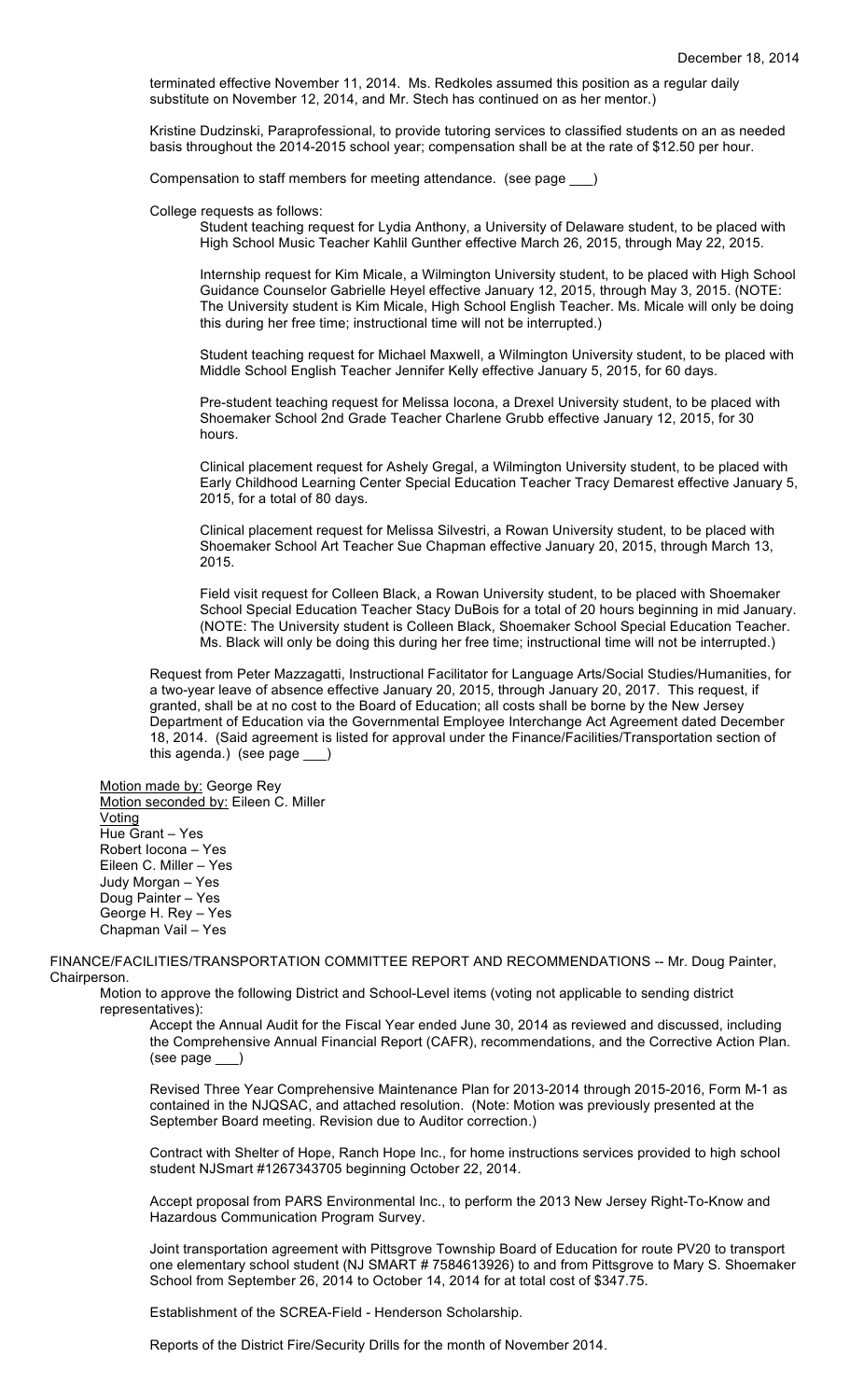Governmental Employee Interchange Act Agreement for Peter Mazzagatti.

Motion made by: Doug H. Painter Motion seconded by: Robert Iocona **Voting** Hue Grant – Yes Robert Iocona – Yes Eileen C. Miller – Yes Judy Morgan – Yes Doug Painter – Abstained on the Shelter of Hope, Ranch Hope motion only. George H. Rey – Yes Chapman Vail – Yes

### OLD BUSINESS ITEMS – None

# NEW BUSINESS ITEMS – None

## OTHER REPORTS

President -- Mr. Vail stated that it has been an honor and a privilege to serve as President for the Board of Education.

Superintendent -- Mr. Thomas A. Coleman, Jr., wished Mr. Vail and Mr. Painter the best of luck and that they will be missed.

Business Administrator -- Mr. Frank A. Rizzo commented on the following:

- Reiterated that Mr. Vail and Mr. Painter will be missed.
- ROD grant paperwork to be processed next month.

ADMINISTRATIVE REPORTS - Attached to Superintendent's Monthly Report and delivered under separate cover.

### SENDING DISTRICT REPORTS

Alloway Township -- Mr. Richard Morris, stated on behalf of Alloway, he thanked Mr. Vail and Mr. Painter for their service to the district.

Upper Pittsgrove Township -- Mr. Daniel Belisario thanked Mr. Vail and Mr. Painter and commended them on their accomplishments in the district and stated they will be missed.

SCHOOL AGE CHILD CARE (SACC) REPORT -- Mrs. Eileen Miller had nothing to report.

DELEGATE REPORT – Mrs. Eileen Miller had nothing to report.

Mr. Painter spoke and thanked Mr. Vail stating he was proud to serve as his Vice-President and wished the rest of the Board the best of luck.

#### FUTURE MEETINGS

The following meeting dates are TENTATIVE and will officially be established at the January 6, 2015, reorganization meeting:

- Tuesday, January 6, 2015 -- Annual Reorganization Meeting -- 7:00 p.m., Mary S. Shoemaker School Library.
- Tuesday, January 13, 2015 -- Policy Committee, 5:30 p.m., district office.
- Tuesday, January 13, 2015 -- Finance/Facilities Committee, 6:30 p.m., district office.
- Thursday, January 15, 2015 -- Personnel Committee, 5:30 p.m., district office.
- Thursday, January 15, 2015 -- Ed Programs Committee, 6:30 p.m., district office.

# FOR YOUR INFORMATION

Enrollment Reports for the month of November.

Suspension Reports for the month of November.

## RECESS INTO EXECUTIVE SESSION

The Open Public Meetings Act allows the Board to enter into executive session for confidential matters (N.J.S.A. 10:4- 12b). Matters discussed in executive session will remain confidential until such time as the need for confidentiality no longer exists.

Motion that the Board of Education enter into executive session, by resolution, to discuss a confidential student matter, negotiations, and personnel. It is expected that the executive session will last approximately 30 minutes. The Board will reconvene in open public session immediately following. Formal action may or may not be taken as a result of the executive session. (9:25 p.m.)

Motion made by: Eileen C. Miller Motion seconded by: Daniel Belisario Voting Daniel Belisario – Yes Hue Grant – Yes Robert Iocona – Yes Eileen C. Miller – Yes Judy Morgan – Yes Richard C. Morris – Yes Doug Painter – Yes George H. Rey – Yes Chapman Vail – Yes